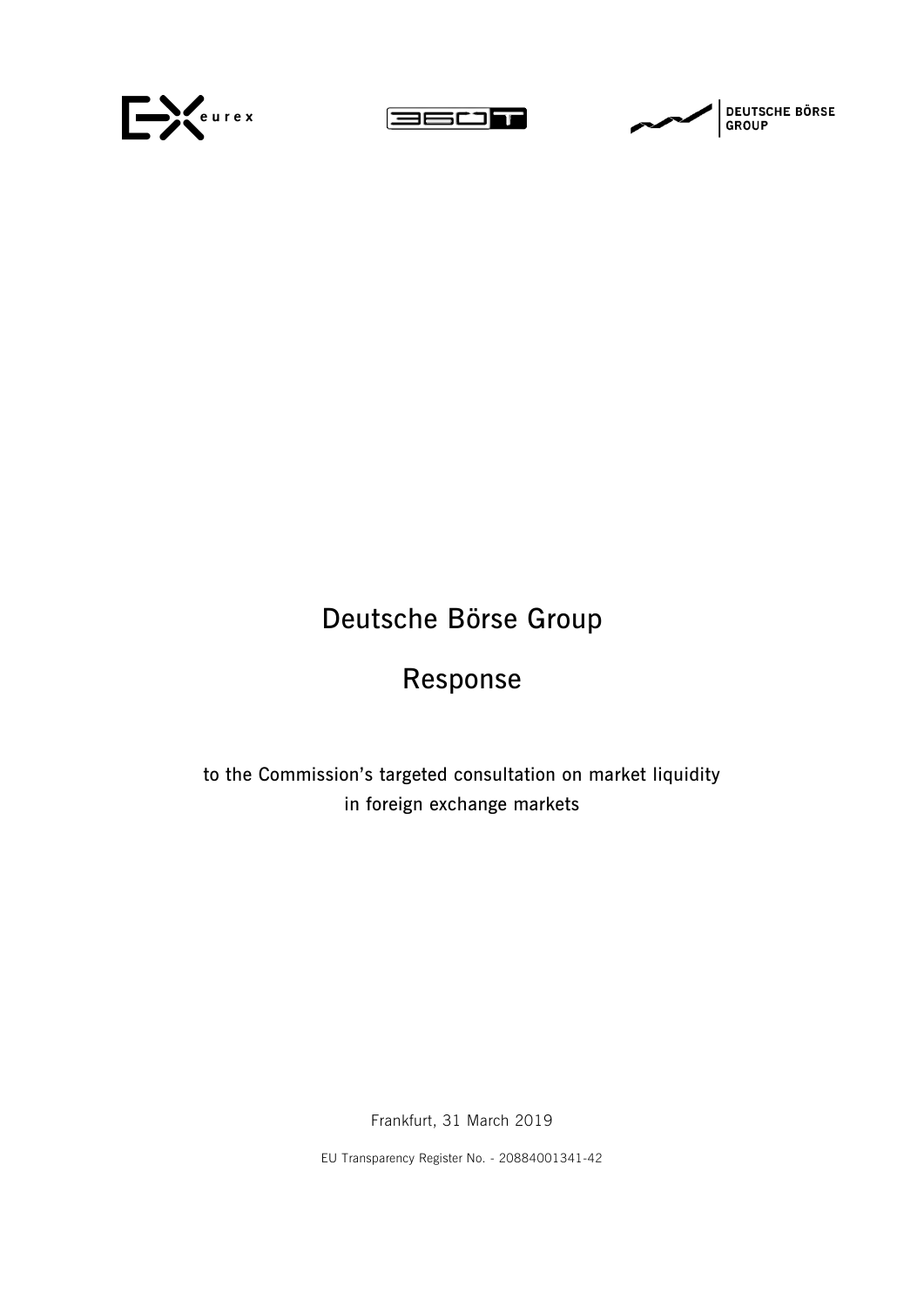

### **1. Introduction**

We welcome the Communication by the European Commission "Towards a stronger international role of the Euro" and very much appreciate the opportunity to respond to the consultations in that respect.

As a Euro Area based integrated provider of financial market infrastructures and the fourth largest exchange organisation by market capitalisation globally, Deutsche Börse Group (DBG) covers a variety of products from agriculture and energy commodity markets to foreign exchange (FX) and their processing throughout the entire value chain from listing to clearing and settlement. In this context, DBG has followed with great interest the recent European Commission's initiative to further strengthen financial integration and to explore ways to support the role of the euro at the international level.

Strengthening the international role of the single currency may be done through different paths – directly, by increasing the trust and attractiveness of the currency itself; and indirectly, by supporting products and services denominated in euro as well as the Eurozone's financial ecosystem. Given the complexity and potential cross-feeds of such dynamics, we welcome the European Commission's approach to collect and gather feedback from a variety of sectors and actors to better understand the mechanisms at hand.

Against this background, we would like to highlight that DBG contributes to the following consultations and would welcome if the subsequent comments are understood in the general aim of achieving the intended outcome as described above:

- Consultation on the role of the euro in the field of energy
- Consultation on the role of the euro in international trade of agriculture and food commodities
- Consultation on market liquidity in foreign exchange markets

#### **2. Introductory remarks on the consultation on market liquidity in foreign exchange markets**

DBG has created an integrated FX market hub encompassing trading and clearing services for both exchange-traded derivatives (ETD) – FX Classic and Rolling Spot Futures tradeable on Eurex – and multiple over-the-counter (OTC) FX instruments that are tradeable via 360T. Moreover, Eurex Clearing will launch an OTC Currency Clearing service for FX Swaps, FX Spots and FX Forwards traded on 360T. That means ETD, cleared OTC and uncleared OTC transactions (through 360T) can be traded side by side enabling the customer to choose the appropriate FX liquidity pool, execution and clearing facility that best meets their needs. Today, 360T provides a link to broad liquidity for FX instruments connecting to more than 200 global and regional liquidity providers offering competitive prices across a broad breadth of currencies. 360T is used not only by most German treasury departments and many German corporates but also by a broad EU and global customer base.

The European Commission in its Communication carefully notes that "*the decision to use a currency is ultimately made by market participants and there are good reasons why economic actors might wish to invest and hedge in different currencies. The objective is not to interfere in commercial freedom or limit choice, but rather to expand the choice for market participants by ensuring that the euro represents a strong and reliable alternative in all relevant ways.*"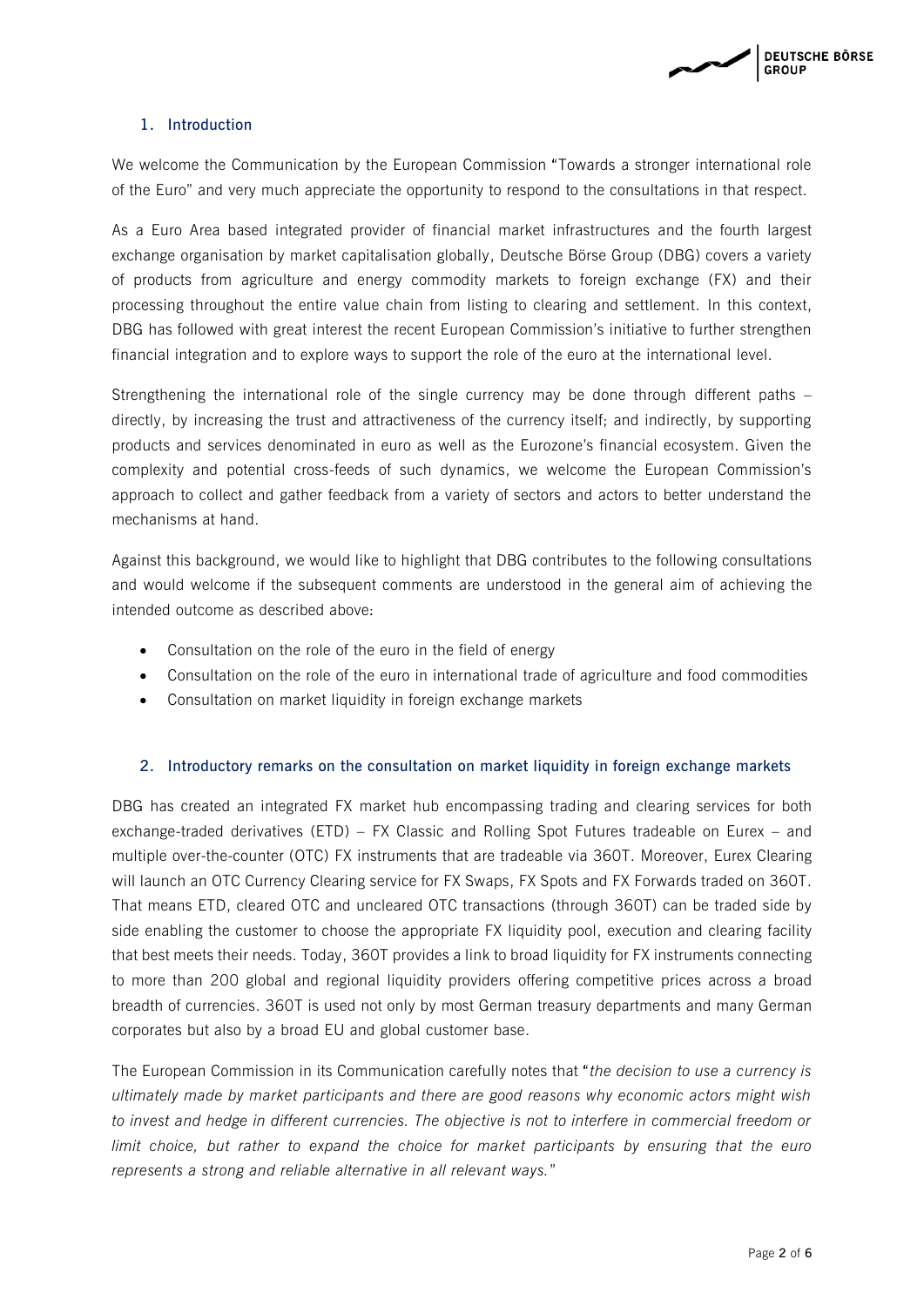**DEUTSCHE BÖRSE GROUP** 

We agree with this statement – nevertheless, we believe that the European Union (EU) can play a more vital role in creating the framework required to promote the financial ecosystem in the Euro Area. In this context, we aim to provide some key insights into the dynamics we observe in FX markets.

# **3. Market dynamics: high liquidity in FX markets**

Liquidity is a crucial characteristic for determining if a market is functionally efficient and working well. In that sense, when looking at FX markets it can be observed that they are one of the largest and most liquid financial markets, according to the latest BIS triennial report of  $2016<sup>1</sup>$ , with an average global turnover in trading of more than 5 trillion US dollar per day. From DBG perspective, there appear to be no impediments to liquidity in FX markets. There are several factors that determine the high liquidity in FX markets, not only due to a currency itself and the operational factors around trading currencies, but also due to the existence of an efficient infrastructure and ecosystem.

Given that currencies, or exchange rates respectively, are affected by the political and economic environment, one aspect of FX market liquidity might relate to the general confidence and trust of market participants in the underlying financial system of the country the currency originates from, drawing back for instance to the economic and political strength of a country, as well as its stability and legal system.

A second aspect that contributes to the high level of liquidity in FX markets is due to operational factors, such as the fungibility of currencies  $-$  i.e. the US dollar can be used anywhere  $-$  as well as their convertibility, allowing transactions to be settled/turned into cash within two days only, or the fact that the bilateral markets for trading currencies are open 24 hours a day for 5 days a week allowing market participants to buy and sell currencies without any delay and price fluctuations.

Furthermore, the regulatory framework for any market needs to set appropriate requirements and incentives for market participants and service providers encouraging them to provide liquidity. Finally yet importantly, any market needs efficient infrastructures as well as a balanced ecosystem of liquidity providers (market makers) and liquidity takers (market takers) – for FX markets that includes for instance central banks, commercial and investment banks, multi-national corporations, hedge funds, foreign investment managers, high frequency traders but also retails brokers, traders and investors.

The high liquidity in FX markets is thus to a large extent determined by the huge number of market participants active in trading and the volume they are generating, making transactions flow more easily and reducing the costs of transactions. That said, it is noteworthy that activity in the FX market is relatively concentrated regionally on a few centres in the UK, US, Singapore and Japan, accounting for 77% of FX trading volumes. The UK hub holds the biggest market share with 37% followed by US with 19% and Singapore with 8%. Germany as the biggest continental European market place in this ranking accounts for 2% market share.<sup>2</sup> Although FX markets are rather decentralised, usually CLS – a specialised US FX operator – is chosen for settlement of FX transactions in order to mitigate settlement

1

 $1$  Bank for International Settlements, Triennial Central Bank Survey – Foreign exchange turnover in April 2016:

<https://www.bis.org/publ/rpfx16fx.pdf>

 $2$  Ibid.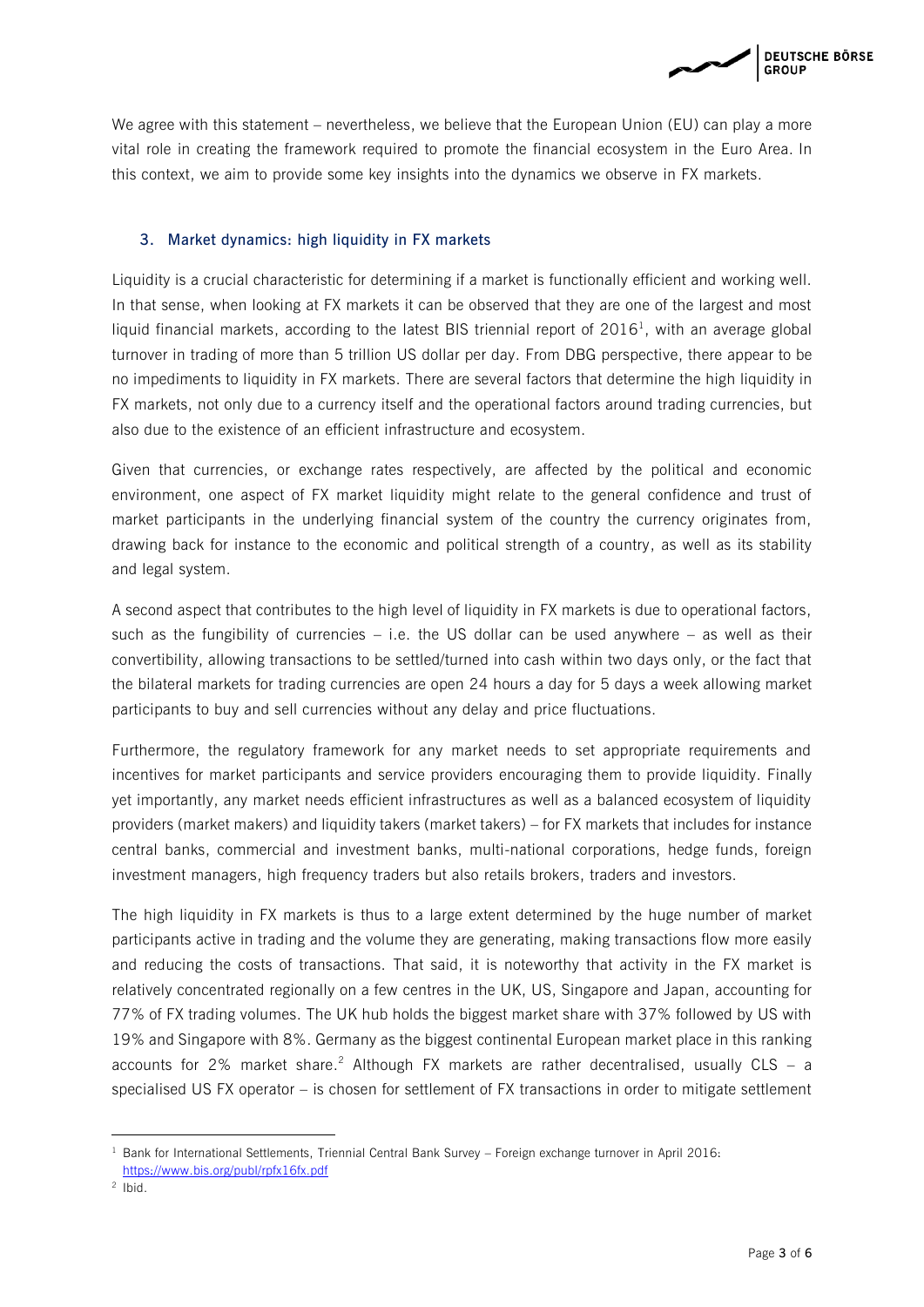

risks. Further, the FX market is per se mostly a bilateral market with inter-dealer contracts accounting for about 44% of notional traded (referred to as the interbank FX market), while contracts with other financial counterparties account for the other half. $3$  The primary liquidity providers are from commercial and investment banks, mostly US or UK-based,with the Top 10 accounting for approximately 60% of trading, according to the Euromoney Foreign Exchange Survey 2018. <sup>4</sup> One could conclude that Euro Area banks acting as liquidity providers and promoting specific currencies as well as Euro Area based market infrastructures might currently be underrepresented in this picture, though new players and offerings are emerging. As of 2018, there are six non-bank liquidity providers in the top 50, in particular propriety traders which are increasing their market share<sup>5</sup>. The FX clearing market is evolving with market operators about to introduce or having already introduced dedicated offerings for FX instruments, e.g. Eurex Clearing for FX OTC instruments (FX Spots, FX Forwards, FX Swaps) and Cross Currency Swaps as well as LCHForex Clear for Non Deliverable Forwards (NDFs). Trading strategies are also evolving with the emergence of new instruments such as the FX Strategy, which is a type of swap comprised of two forward legs (instead of a spot leg and a forward leg as for FX swaps).

When looking in particular at liquidity for specific currencies or currency pairs respectively, it can be observed that the US dollar provides the market standard, being the most traded currency with a daily average turnover of 4,438 billion followed by the euro with a 1,591 billion daily average. Contracts against the US dollar accounted for 90% of the notional outstanding in 2016, followed by the euro (~30%), and in the second rank Japanese Yen and British Pound (please note the double count of both legs of an FX transaction). As the most traded currency pairs, EUR/USD and USD/JPY account for approximately 41% of all FX trades annually.<sup>6</sup> In general, the currency pairs offered by service providers and promoted by liquidity providers go back to the demand of market participants and transaction costs. Cost of currency hedging in euro is higher compared to the US dollar while it is typically lower compared to other currencies like the British Pound, Japanese Yen or Swiss Franc.

In sum, the euro has a healthy position in FX markets and indeed this can be seen in the recent increase in EUR/CNH trading. Though the US dollar dominates since as the reserve currency of choice it is paired with other currencies and backs commodities, etc. Overall, since its introduction in 1999, the euro has become the second most used currency in FX markets and the euro is still young!

# **4. Supporting the financial ecosystem of the Euro Area**

Rather than simply seeking to increase the liquidity of FX markets, the question of how to make the euro itself more attractive might be more important to help achieve the goals of this initiative. Increasing trust in the euro would constitute the preferred way forward, while fostering political and financial integration and stability in the EU should be seen as pre-requisites. DBG sees two important dimensions

**.** 

 $3$  Ibid.

<sup>4</sup> Euromoney Foreign Exchange Survey 2018: [https://www.euromoney.com/article/b18bzd2g51lqkn/fx-survey-2018-overall](https://www.euromoney.com/article/b18bzd2g51lqkn/fx-survey-2018-overall-results)**[results](https://www.euromoney.com/article/b18bzd2g51lqkn/fx-survey-2018-overall-results)** 

<sup>5</sup> Ibid.

<sup>6</sup> Bank for International Settlements, Triennial Central Bank Survey – Foreign exchange turnover in April 2016: <https://www.bis.org/publ/rpfx16fx.pdf>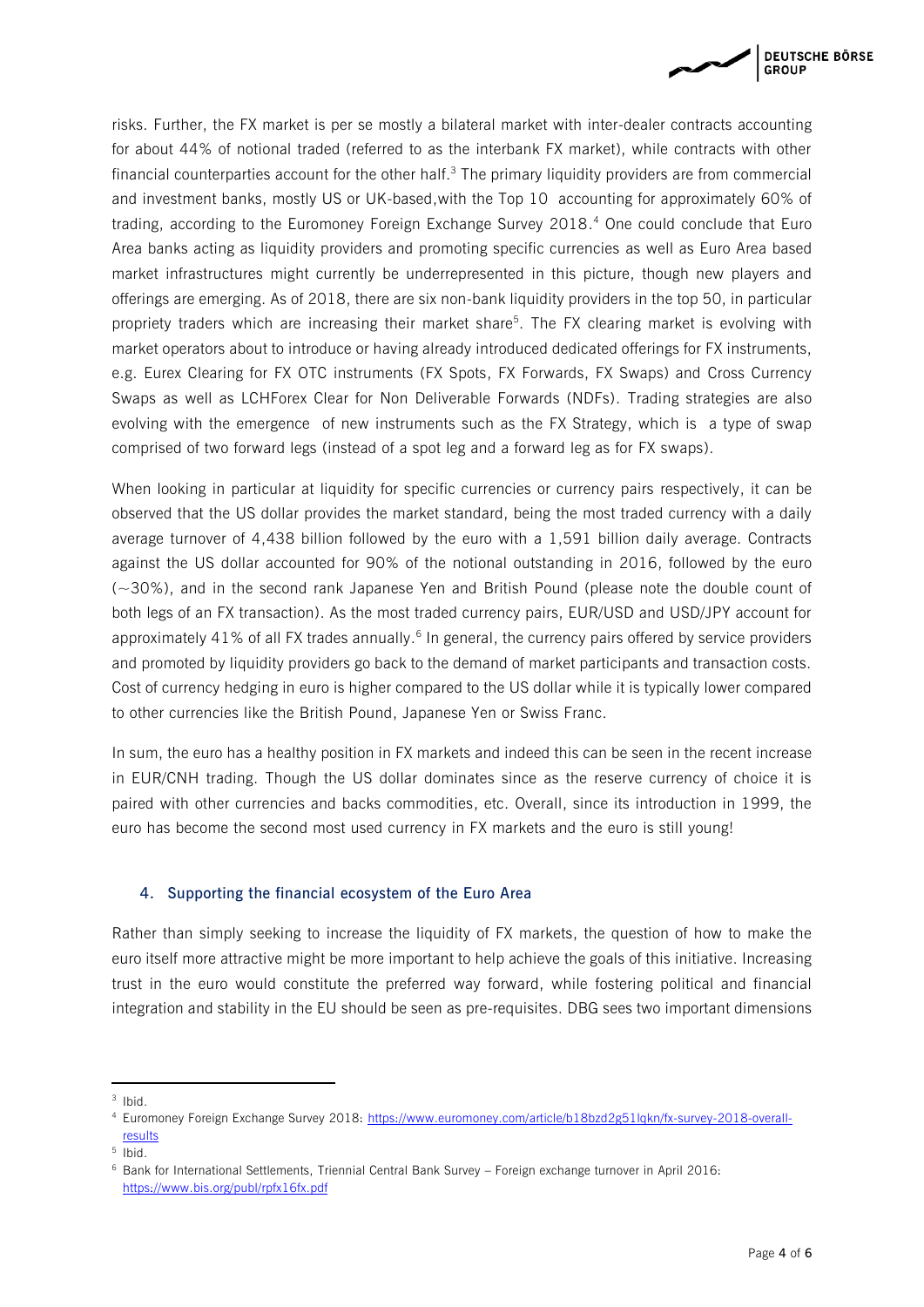

to these efforts: deepening the EU financial integration to increase resilience and attractiveness of the currency, and promoting the financial ecosystem of the Euro Area.

Any market needs a balanced ecosystem of liquidity providers (market makers) and liquidity takers (market takers). As mentioned above, the high liquidity in FX markets is to a large extent driven by the huge numbers of market participants active in trading and the volume they are generating, ensuring efficient and liquid transaction flows whilst reducing transaction costs. European markets and the Euro Area's financial ecosystem would benefit from Euro Area banks acting as liquidity providers and promoting specific currencies as well as Euro Area based market infrastructures. With efficient EU27 market infrastructures and competitive Euro Area banks prioritising euro denominated products, there is no reason why in the long term the costs of using the euro could not be reduced, thus driving further liquidity and use.

However, this will first and foremost require reforming the Eurozone. DBG appreciates the reinforced efforts of the European Commission outlined in its Communication to further deepen the Economic Monetary Union (EMU) as well as the efforts of the EU Ministers of Finance to strengthen the Banking Union. Completing the Banking Union is an important and necessary step in order for competitive Euro Area banks to provide liquidity for EU markets and products. A fiscal stabilisation tool will also ultimately be necessary for a finalisation of the Banking Union. The Franco-German declaration of Meseberg is a welcome development in this context. In that respect, building sufficient trust in a currency would especially benefit from the creation of a Euro Area Treasury that combines the fiscal and political leg of a currency. DBG believes that the Capital Markets Union (CMU) can also play an important role in promoting convergence and resilience in the Eurozone as integrated capital markets can provide a buffer against systemic shocks in the financial sector and strengthen private sector risk-sharing across countries. Real ambitious next steps will come through progress on the taxation and insolvency issues. The bigger and more trusted the EU economy becomes, the more its currency may be relied upon and subsequently be traded.

Another aspect that should be taken into account when thinking of ways to strengthen the role of the euro in FX markets relates to market demand and a favourable regulatory environment. There are no obvious obstacles in extending the role of the euro in these areas, though well-functioning market standards cannot be easily implemented without respective commitment or incentives for the market participants' end. Rather, too much regulatory interference in FX markets could even curb liquidity. In that respect, any policy measure should consider market specifics and needs to set appropriate requirements and incentives for market participants and service providers encouraging them to provide liquidity. For example, there are European market incumbents who are using the euro currency for variation margin (VM) exchange rather than the US dollar, and are supportive of the idea to further promote the usage of the euro for FX related VM exchange in Europe. Furthermore, Eurex has successfully launched an on-exchange FX offering composed of deliverable FX Futures and Options and cash-settled Rolling Spot Future instruments in  $2018$ .<sup>7</sup> Liquidity has been gaining pace ever since meeting global customer demand for a distinct European ETD FX liquidity in coexistence to the US.

**.** 

 $7$  For product details please visit<https://www.eurexchange.com/exchange-en/products/fx>